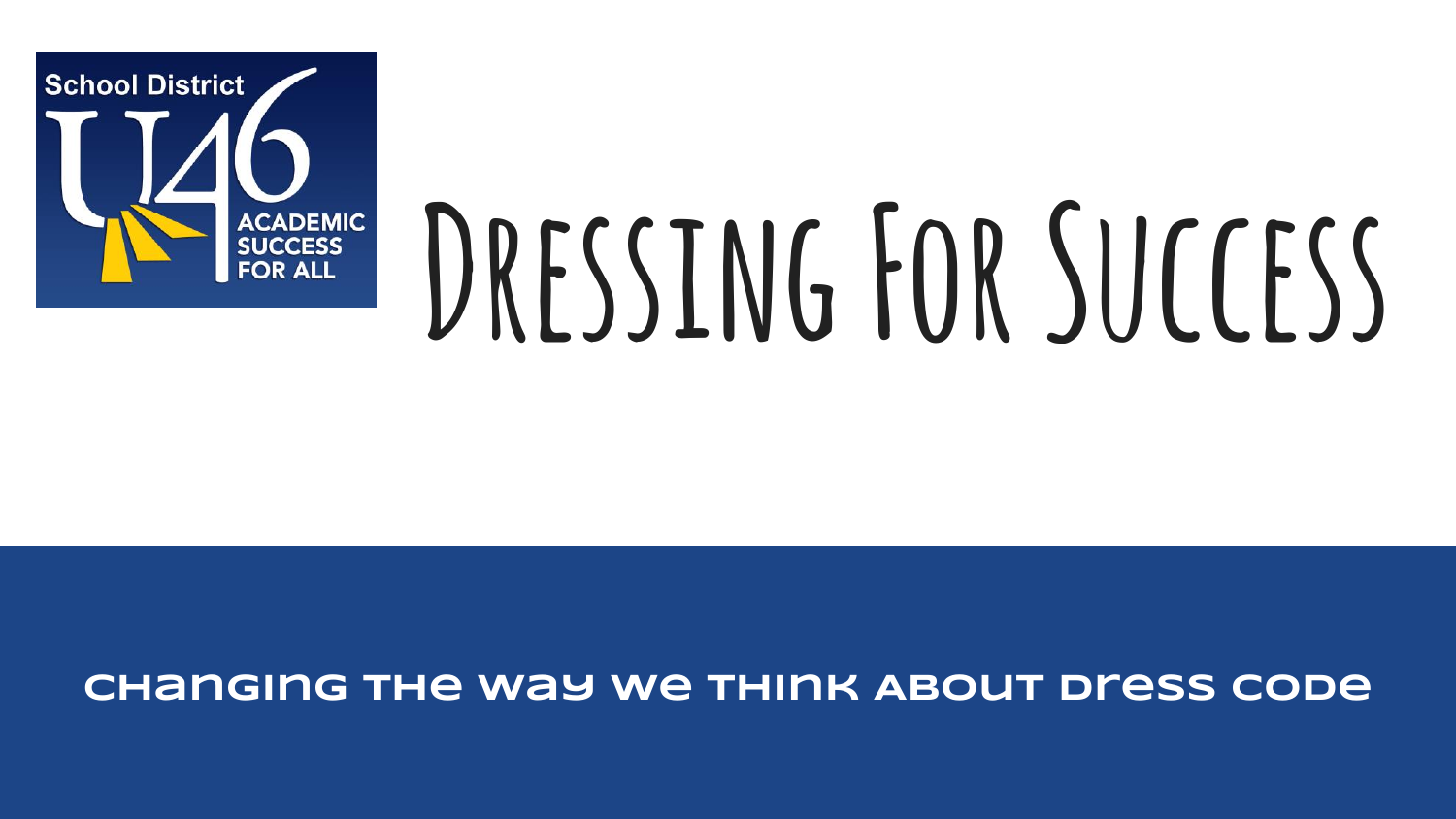### **Updated Dress Code Guidelines**

**Students can choose clothing that makes them feel comfortable and safe, as long as it complies with the following guidelines:**

- 1. Does not depict any violence, hatred, drugs, alcohol, gang affiliation, profanity, phobic language or cruelty of any kind
- 2. Covers all appropriate areas at all times. Appropriate areas include: stomach, chest and sides (both male and female) and butt/pelvic/upper thigh areas.
- 3. Items such as tank tops, sleeveless shirts, any type of shorts, coats, jackets, etc. are all allowed provided they adhere to #2 of this Section. (Low backs are not a problem)
- 4. Jewelry is allowed, unless it becomes a safety concern.
- 5. Hats, hoods, and other types of head coverings are not allowed unless required for religious or medical purposes.
- 6. Footwear must be worn for health reasons (cannot go shoeless).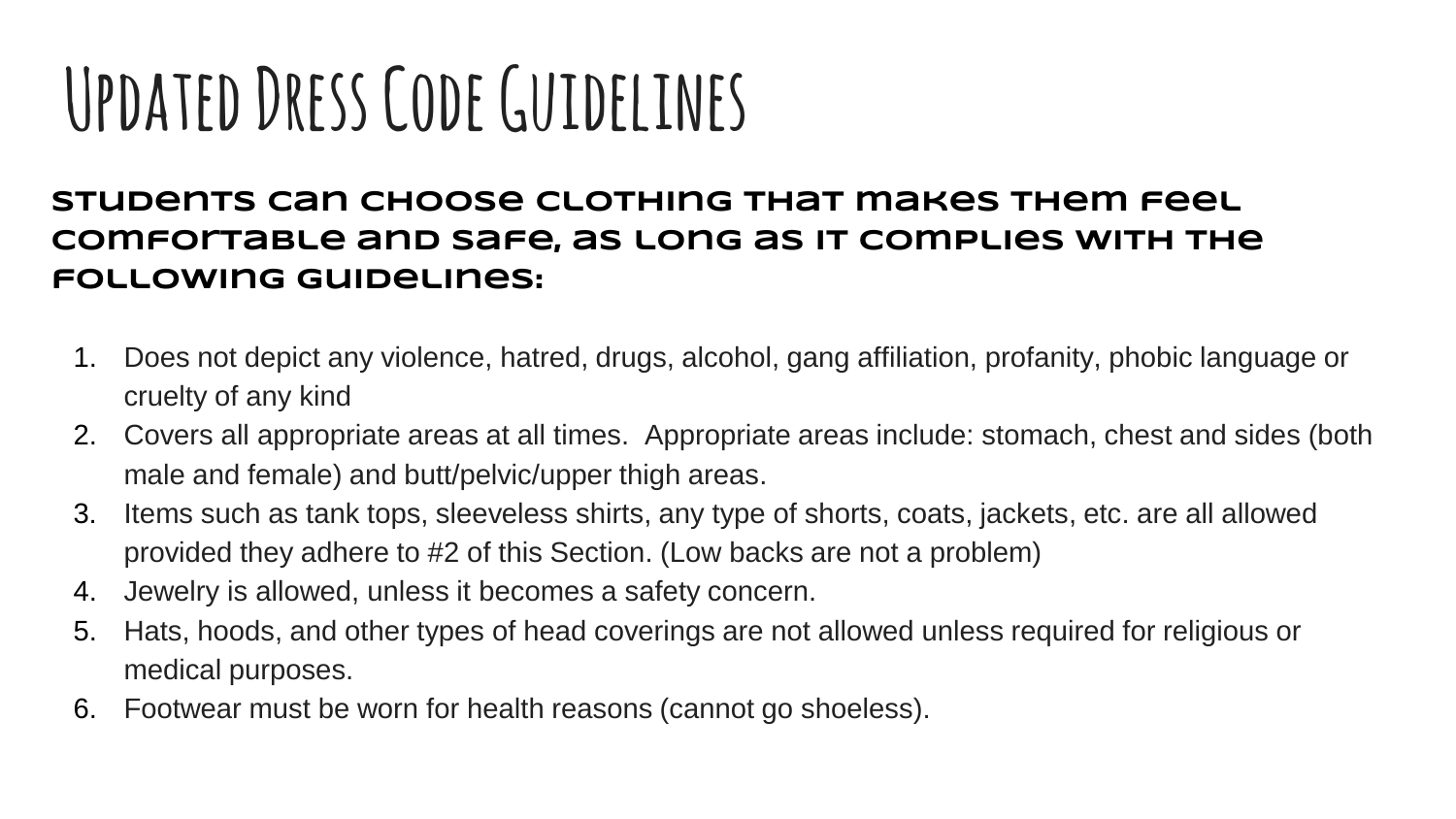### **Rights and Responsibilities of STAFF**

#### **Staff Have The Responsibility To**

Issue dress code infractions for violations against these updated dress code rules

- Treat all students with respect and dignity (i.e. treat them as human beings, not as "distractions")
- Issue dress code infractions equally (i.e. do not discriminate based on body
	- type, gender, etc.)
- Dress appropriately according to the same rules
- Be open and straightforward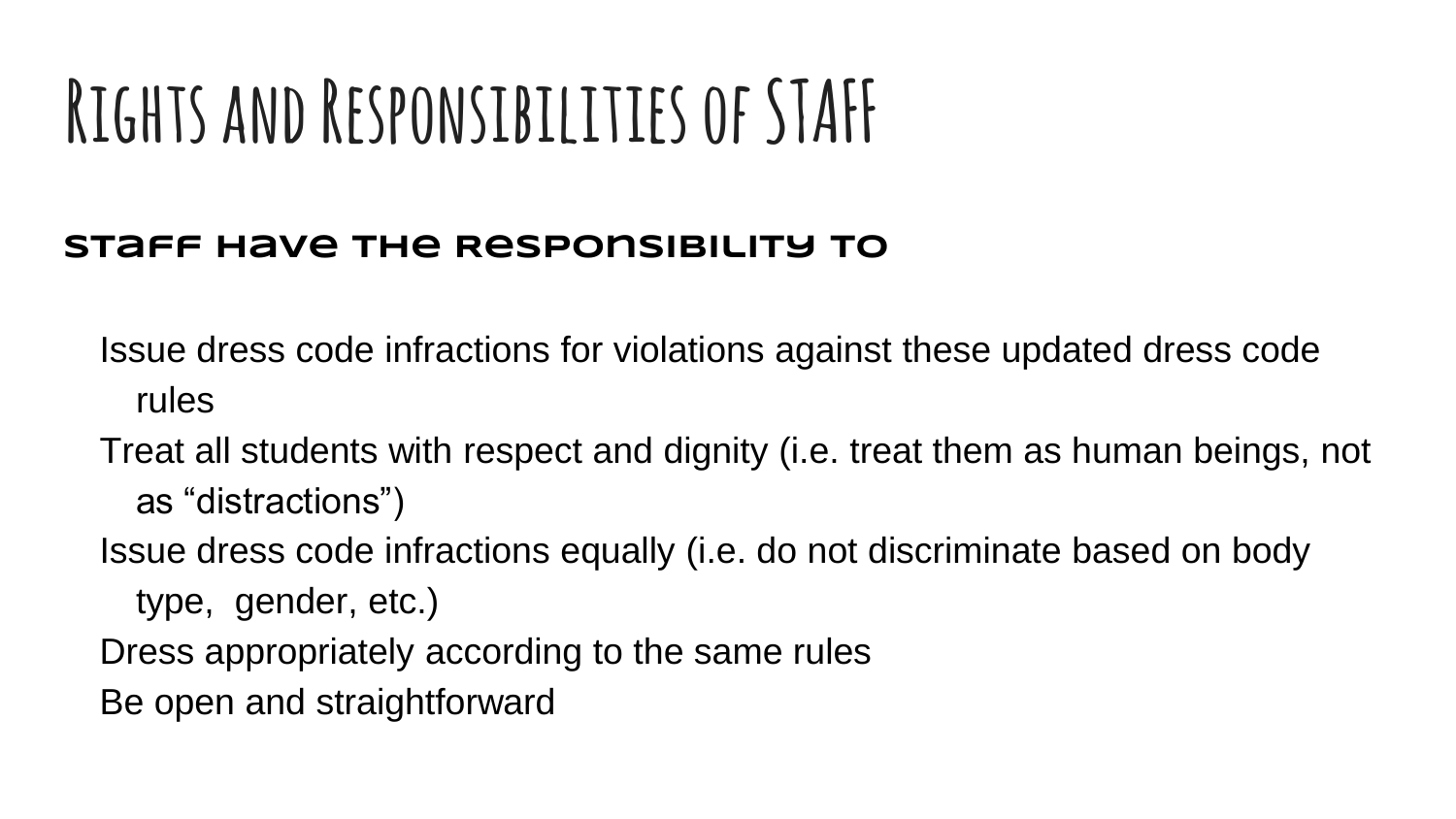### **Rights and Responsibilities of STUDENTS**

#### **Students Have The Responsibility To**

Wear appropriate clothing that follows these new guidelines Treat all staff with respect and dignity (i.e. share your opinions respectfully) Be open and straightforward; respectfully ask for a private meeting if they feel they are being treated unfairly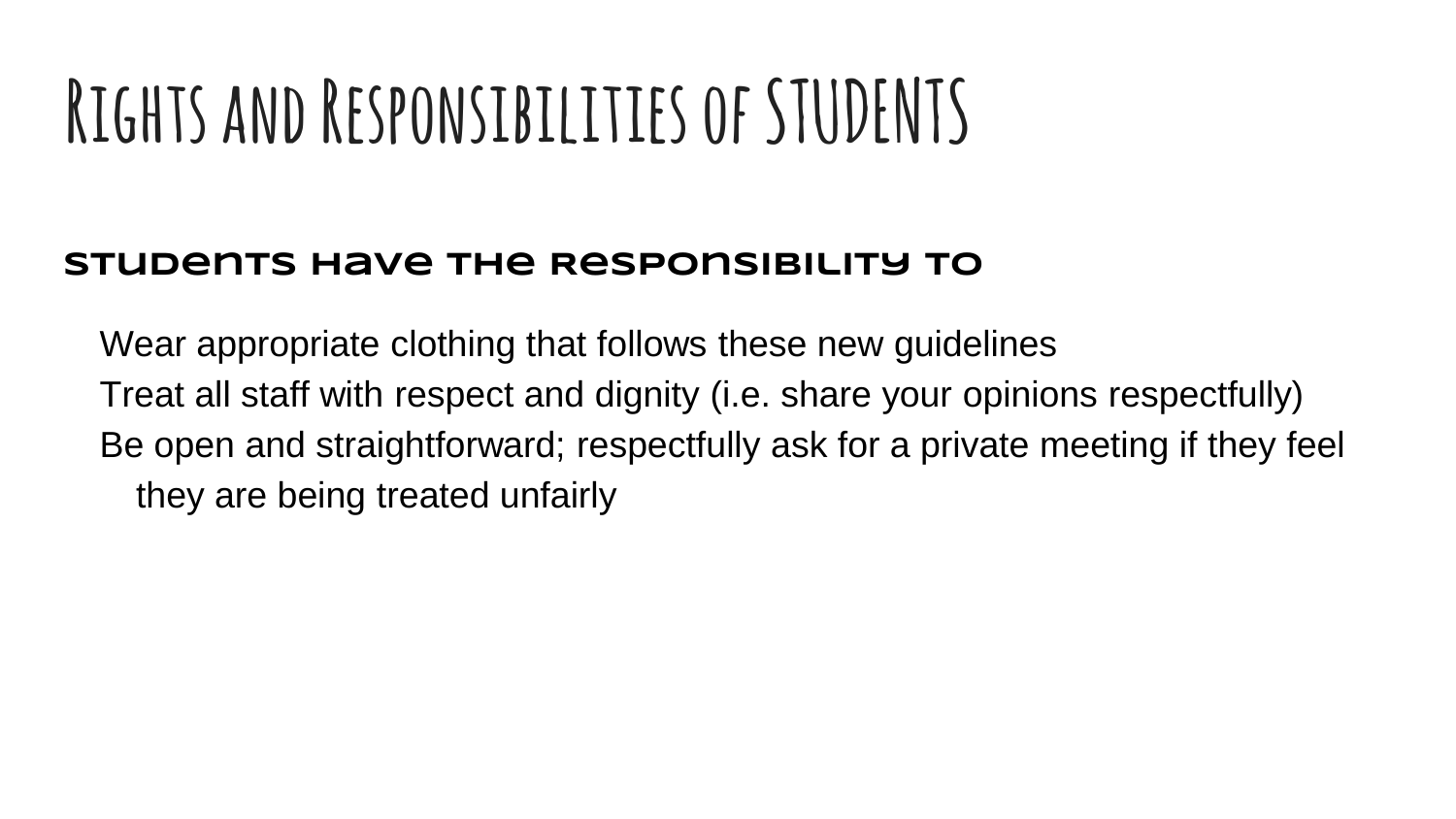### **Rights of STUDENTS**

#### **Students Have The Right To**

- 1. Be given the reason for the dress code infraction.
- 2. Have options as to what to do to comply with the rules (call home, change into PE clothes or clothes in their possession/locker/Deans' Office clothing)
- 3. Talk to an outside source about the issue, such as Guidance, another Dean, an administrator, or a teacher
- 4. Be treated with respect and dignity
- 5. Advocate for themselves without concern for consequences